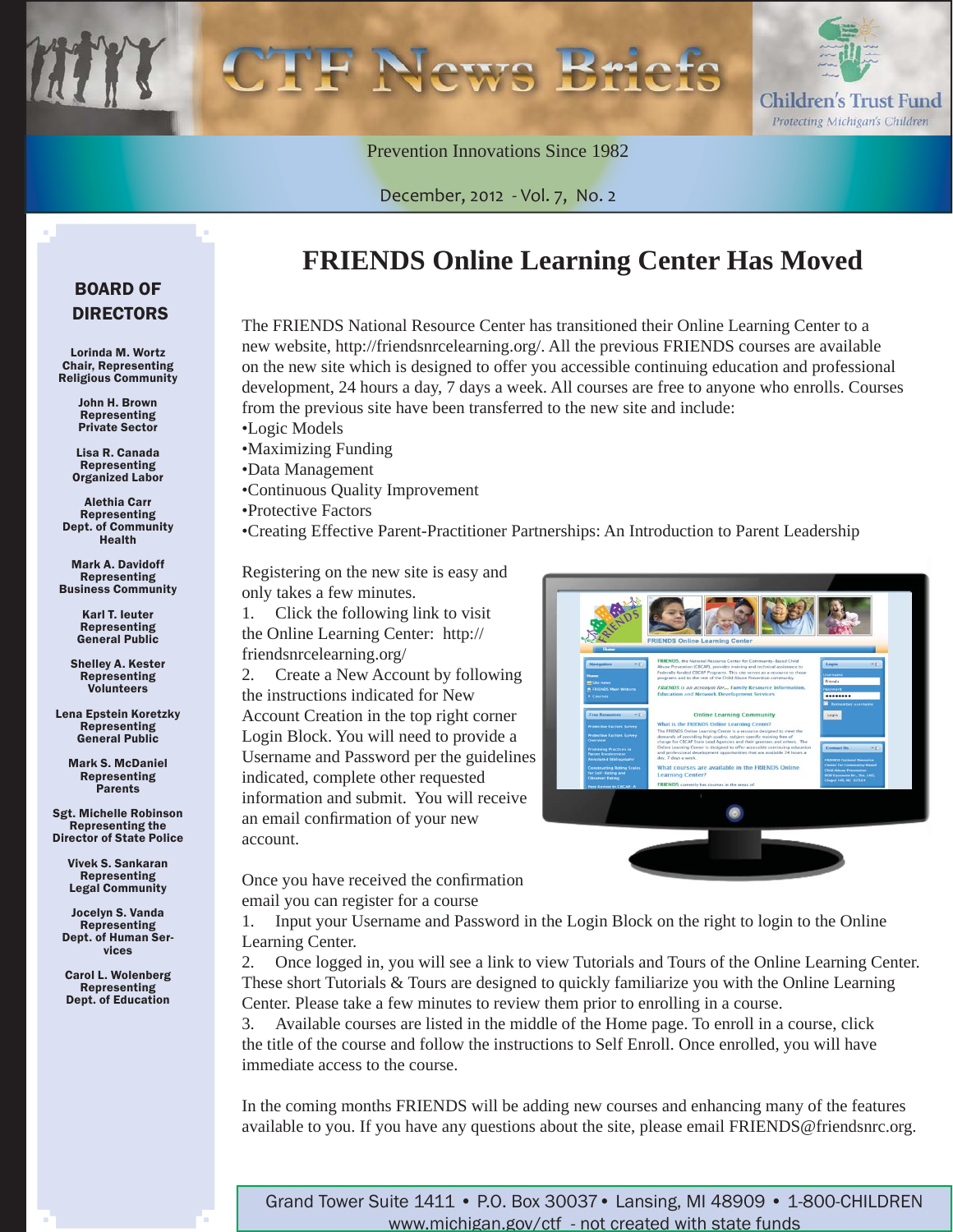### **Children's Trust Fund Specialty License Plate Campaign 2013**



We are grateful for your continued support of the License Plate campaign through the past years. As we prepare for the 2013 License Plate campaign, we need your help now more than ever!

We are planning several strategies to assure that all those who have generously purchased a license plate will continue to do so. Our success will depend on everyone working together to get appropriately-timed messages and information out to our established partners and to new networks we are cultivating. Critical to our success will be our work with you as chapter leaders.

Your own networks are very important to these efforts. As a group, networks know and understand prevention and many support the Trust Fund all year around. We'll want to sustain their dedicated service and at the same time assure they know the new challenges we face in maintaining this important source of funding.

License plate toolkits were distributed at the CAN Conference in October to assist with your organization's efforts in promoting the 2013 CTF Specialty License Plate Campaign. If you did not receive a toolkit, please contact our office at 1-800-CHILDREN to receive one. An electronic copy of the toolkit and related marketing materials can be downloaded at www.michigan.gov/ctf.

We appreciate the work you do and wish to support your efforts in any way possible. Please do not hesitate to contact me, Tricia Headley, Fund Development Coordinator, at 517-241-7226 or headleyp@michigan.gov to share your ideas and to learn how we can best serve and support you and the very important work you do to prevent child abuse in Michigan!

Wishing You Warm & Happy Holidays.

Tricia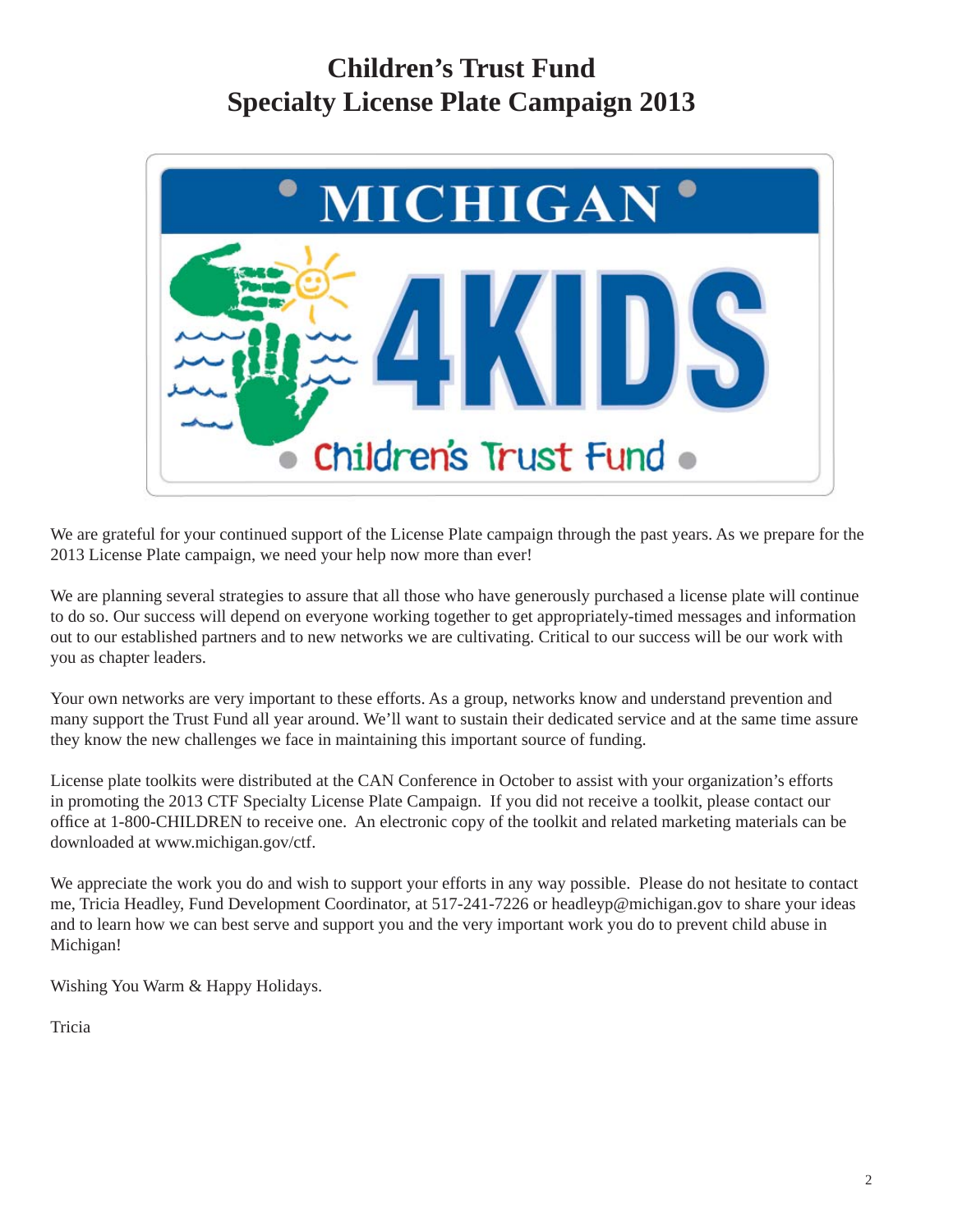## **Local Council Reflections on 2012**

This year flew by but the accomplishments of the Local Councils have been numerous.

The Social Media Toolkit Workgroup was able to finish an important document which lists a number of prevention programs. The programs were assessed on a continuum ranging from research cited to evidence-based. This resource sheet which was eventually uploaded into the Local Council Resource Library enables both Local Councils and others an opportunity to review a list of programs to consider for future use. The link to the CTF Local Council Resource Library is http://www.michigan.gov/ctf/0,1607,7-196-40188-241352--,00.html.

This year Local Councils completed a new 3-year application for the 2013-2015 fiscal years. This application was developed with input from the Local Councils. We are happy to report that once more CTF will have 73 Local Councils representing all Michigan counties.

For the third year in a row, in what has become a new tradition, regional meetings took place across the state. A total of 55 local councils came together at those various meetings to share and collaborate with their regional peers. The topics covered at the regional meetings included fundraising, reporting and peer sharing. There was also a discussion around Safe Sleep which was significant because the information obtained from that discussion was themed and presented to the state's Interagency Safe Sleep Committee for their consideration as a state Safe Sleep plan is developed.

Even though this past year's economy presented financial challenges, the Local Councils positively rose to the occasion with their creative and tireless fundraising endeavors. The reporting data showed that there were 183 fundraising events and net dollars raised from those efforts totaled \$1,373,163. A number of Local Councils are coming together to collaborate on fundraising efforts.

The monthly phone Local Council Workgroup meeting provided opportunities for councils to come together, receive information from CTF and to share with each other about fundraisers, conferences, new hires, special events, and program initiatives. The Local Council Workgroup also afforded opportunities for special guests to speak on a variety of topics including:

In March, Mary Adkins of Tomorrow's Child spoke to the group about the organization's Safe Sleep work;

• In August, Julie Price, International Program Director and Jamie Justice, Outreach Coordinator from The National Center on Shaken Baby Syndrome spoke to the group about the Period of Purple Crying, an evidence-based program, and the great work being done in Michigan to prevent infant head trauma.

• In October, Jean Hoffman of Safe Delivery provided updates to the group.

• In November, Kristen Hawkins, parent mentor from the Michigan Public Health Institute presented to the group about the work being done to promote parent leadership across the state.

• In December, Jeff Brown, state coordinator of Communities in Schools, spoke about the organization's work in Michigan to help children be successful in school.

The CAP Month Workgroup was once more a part of an overall CTF effort to have another successful CAP Month yet. The workgroup helped with creating the CAP Month Toolkit which is sent out to all Local Councils across the state for their CAP Month efforts. The workgroup also contributed to helping make the third annual Prevention Awareness Day rally, procession and planting of a pinwheel garden event a memorable one. Both the CAP Month Workgroup and the Social Media Toolkit Workgroup are made up of local council volunteers. They are certainly not required to work on these groups but do so selflessly for the cause. Their time, efforts and energy are great contributions to CTF and are most appreciated.

I can't say enough about the great work of all the CTF Local Councils. I appreciate the work of everyone at the Local Councils who dedicate themselves to helping all children be safe, secure and loved.

Here's wishing you and yours a very happy holiday season and all the best in 2013!